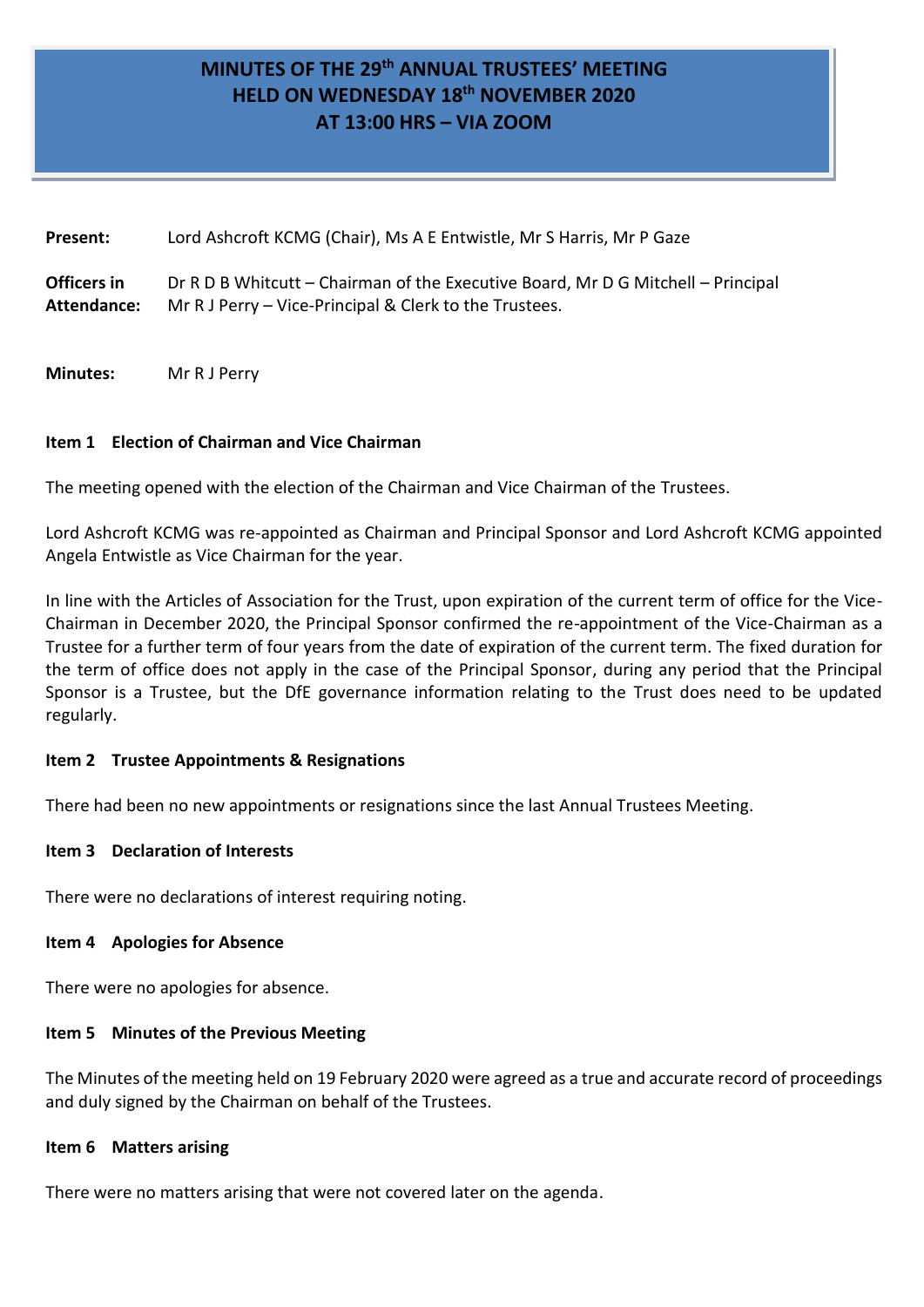#### **Item 7 Governance**

The Trustees were provided with an update on the requirement to sign a new Academy Funding Agreement, necessary to secure the future funding income for the additional student numbers being admitted at 30 per year over a five-year period from September 2019 and the discussions held with the Regional Schools' Commissioners office linked to this.

Whilst this may require an additional Trustee and a review of those serving as Members for the Trust, the Trustees remained committed to retain the two-tier management structure that had worked very successfully since the first days of the Academy's predecessor school, ADT City Technology College, under any new revision to governing documents.

## **Item 8 Report of the Chairman of the Executive Board**

Dr Whitcutt had submitted a report in advance and gave a brief overview of the constitution and meeting cycles of both the Executive Board (EB) and the Finance and Resources Committee (FRC), including details of the serving members and their respective attendance over the last academic year. Latterly, the meetings were conducted as remote meetings, using Zoom, with almost full attendance at both EB and FRC meetings as a result.

In answer to a question from Lord Ashcroft KCMG, he explained that meetings continued to work well with much opportunity for members to contribute to both discussion and decision-making. This had also included a separate EB working party established to review the Academy's curriculum offer and implementation.

Dr Whitcutt also updated the Board on the continuing issue of pension provision relating to members of the associate staff and their membership of the Foundation Pension Plan (FPP). He reminded Trustees that a number had previously joined the Local Government Pension Scheme (LGPS) and had also sought to transfer their accrued pension rights from the FPP into the LGPS as it was seemingly beneficial for them to do so. However, it latterly became apparent that due to various actuarial requirements within the LGPS this would only have been possible with additional supplementary funding from the employer which was deemed unjustifiable in the circumstances and therefore decided that these could not progress even if this had potential for longer term savings many years into the future, depending upon the future course of the Plan. Richard Perry confirmed that there was one individual where such additional funding from the employer seemed not to be required to enable the transfer to proceed and transfer was still being explored for this individual.

Dr Whitcutt was thanked for his update.

## **Item 9 Report of the Principal**

Lord Ashcroft KCMG wished to record his gratitude for the superb work and leadership that Douglas Mitchell had demonstrated since becoming Principal in 2017 and that very high standards had both been set and improved and that he hoped this would continue. He added that appointing Mr Mitchell as Principal had absolutely been the right decision.

Douglas Mitchell thanked Lord Ashcroft KCMG and summarised the written report that had been issued to the Trustees by firstly expressing his disappointment at not being able to detail the summer results for both Year 11 and Year 13 as has become customary in the past. This had to be the case as students had not been able to sit summer examinations because of COVID-19, which had been a disappointment for both the Academy and for the students, as both year groups had been predicted to perform very well. Despite the fact that they left the Academy with excellent results, it had been a source of regret that students hadn't been able to undertake their exams.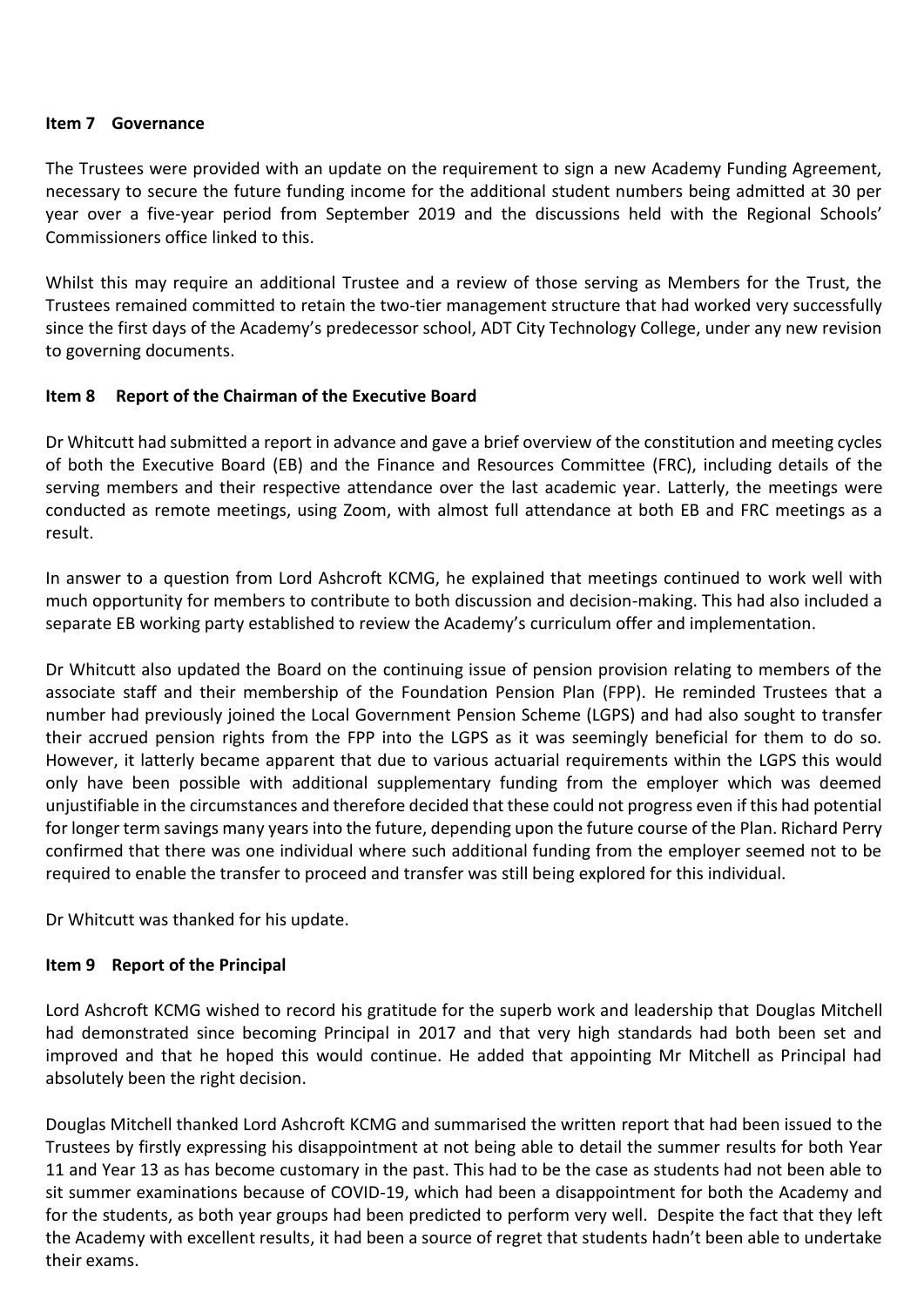Douglas Mitchell added that the focus had moved to the current Year 11 and 13 students and preparing them as fully as possible for next summer. Year 11 had dropped slightly from a Progress 8 prediction of +0.6 (in February) to +0.1 (in October). While this positive score is pleasing, we are not complacent, and nor are our students. As a result, opportunities are being provided for the students before, during and after the normal Academy day to enable them to access their full curriculum entitlement, to access additional curriculum support and to make the excellent progress. Many arrive from 7.30 in the morning and leave at 5.30 in the evening, while a number of local secondary schools' finish at times between 1.30 and 2.30 with an 8.30 start. It is clear that children in these schools will not receive the same level of support and that these students will experience boredom through having such an early departure. Rightly, the Academy's focus is on all year groups who have missed many months of direct teaching. This is especially so with the new Year 7 students and much work has been done already to identify and bridge gaps in learning.

Strategic and smart targets had been developed to ensure the curriculum took full account of the lost time and Douglas Mitchell commented that staff had been superb in their commitment to this, going above and beyond expectations. He added that students and parents had too, both during school closures and since returning. He commented further that support provided by all staff to all students had been significant - this extended to those with additional learning needs and the most vulnerable students.

In answering a question from Lord Ashcroft KCMG on what had been the most difficult issue to deal with through the COVID-19 situation for the Academy, Douglas Mitchell responded by saying it was maintaining a sense of community and keeping all the stakeholders focussed.

## **Item 10 Report of the Vice-Principal**

Richard Perry advised the Board that the Annual Report and Financial Statements for the year to 31 August 2020 were in the process of being prepared and that a draft of these would be issued to Trustees within two weeks. These would still show a deficit for the year, although smaller than projected largely down to cost savings during the lockdown period.

Major works in the period had largely been centred on the refurbishment work, undertaken by Wandsworth and necessary to create additional teaching space to accommodate the increase in student numbers. This work had also enabled the Academy to better align subject areas. The cost for the refurbishment had been around £500,000, towards which the Academy was due to contribute some £26,000. However, the Academy had also incurred additional furnishing costs over and above this. The work took place between the end of May and end of August and was completed to a high standard.

Richard Perry added that the Academy estimated a funding deficit over the coming years of roughly £0.5m per year. This figure is predicated on the Academy's current levels of operation and added that he would bring a breakdown of costings for areas, which have brought the Academy success but which are costly in their operation, to the next annual meeting. He pointed out that the funding protection cushion, known as the Minimum Funding Guarantee, had totalled £1.6m nine years ago; however, now stood at £350k, reducing year on year until it reaches zero. This decline over time has had an impact on the relative costs to the Academy, namely staffing costs, which are at an increasingly higher percentage of annual expenditure (especially with the increase in employer pension costs from September 2019). Discussion took place on one area (Openview) and this would be looked at more closely in the coming months. The Academy had funding reserves in place to meet the projected deficit for a number of years, although these would likely be depleted by some two-thirds within five years.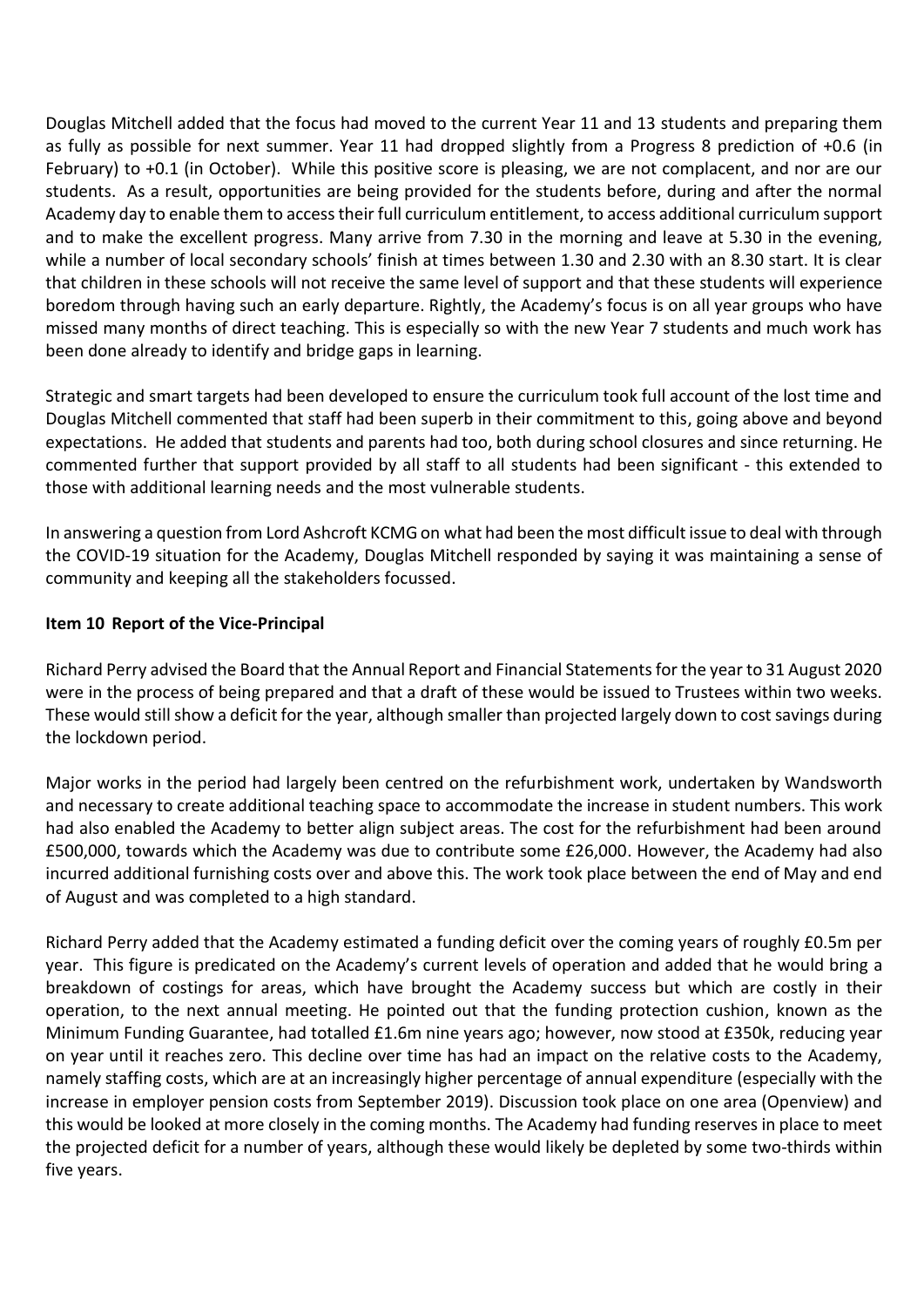Turning to the trading subsidiary, Richard Perry commented that this also had been affected by lockdown arrangements, with letting of sports facilities particularly hard hit since March. Whilst this remained the case at the main West Hill site, use of Openview sports ground recommenced when restrictions were eased. As a result, he was expecting turnover to be around 80% of the previous year.

Richard Perry updated Trustees on new changes within the Academies Financial Handbook which again put much focus on the area of internal scrutiny. Monthly accounts were now submitted to Stewart Harris on behalf of the Trustees as well as to Dr Whitcutt. He added that the ESFA continued a focus on related party transactions and the area of executive pay as well as confirming that the Trust remains a going concern.

Lord Ashcroft thanked Richard Perry for his contribution to the Trust both in support of Douglas Mitchell since becoming Principal and to the Trustees since the days of ADT College.

## **Item 11 Annual Report and Financial Statements to 31st August 2020**

This was covered within item 10 above.

## **Item 12 Responsible Officer Report**

The report from Stewart Harris had been circulated to Trustees with the rest of the meeting papers and was duly noted.

#### **Item 13 Review of Auditors**

As with recent years, the Academy continues to be pleased with the service, knowledge and understanding of its auditors Buzzacott who fulfil this role for a large number of academies. This presence in the market also helps in the provision of a range of benchmarking material through an extended Post-Audit Management Letter including a range of ratio comparisons. Buzzacott allocated a new partner to oversee our account the four years ago and this transition went well. The Audit Partner with responsibility for the Trust's accounts continues to make herself available for a discussion with the Responsible Officer prior to sign off of the financial statements.

## **Item 14 Trustee Approvals & Authorisations**

## **Annual Salary Reviews**

The Trustees noted the decisions made by the Remuneration Committee in accepting the reasoning behind the considerable rise in projected staff costs for the year. They were also advised that the overall staffing numbers were not due to increase next year and then by approximately 1.5 full time teaching staff for the final two years of the increased intake numbers to Year 7. They further noted that in light of the increased staff costs, there had been no recommendations for enhanced progression or the allocation of TLR3 awards to teaching staff for undertaking one-off time limited projects for their own and general staff development. The Staff Pay and Pensions Policy had been updated for the year.

## **5-Year Budget Plan**

This had been largely covered in earlier discussion, but the Trustees noted the further comments from Richard Perry who had produced the updated 5-year budget plan that a deficit was forecast for each of the 5 years, which, if accurate, would reduce the current level of reserves brought forward by some 65% by the end of that period.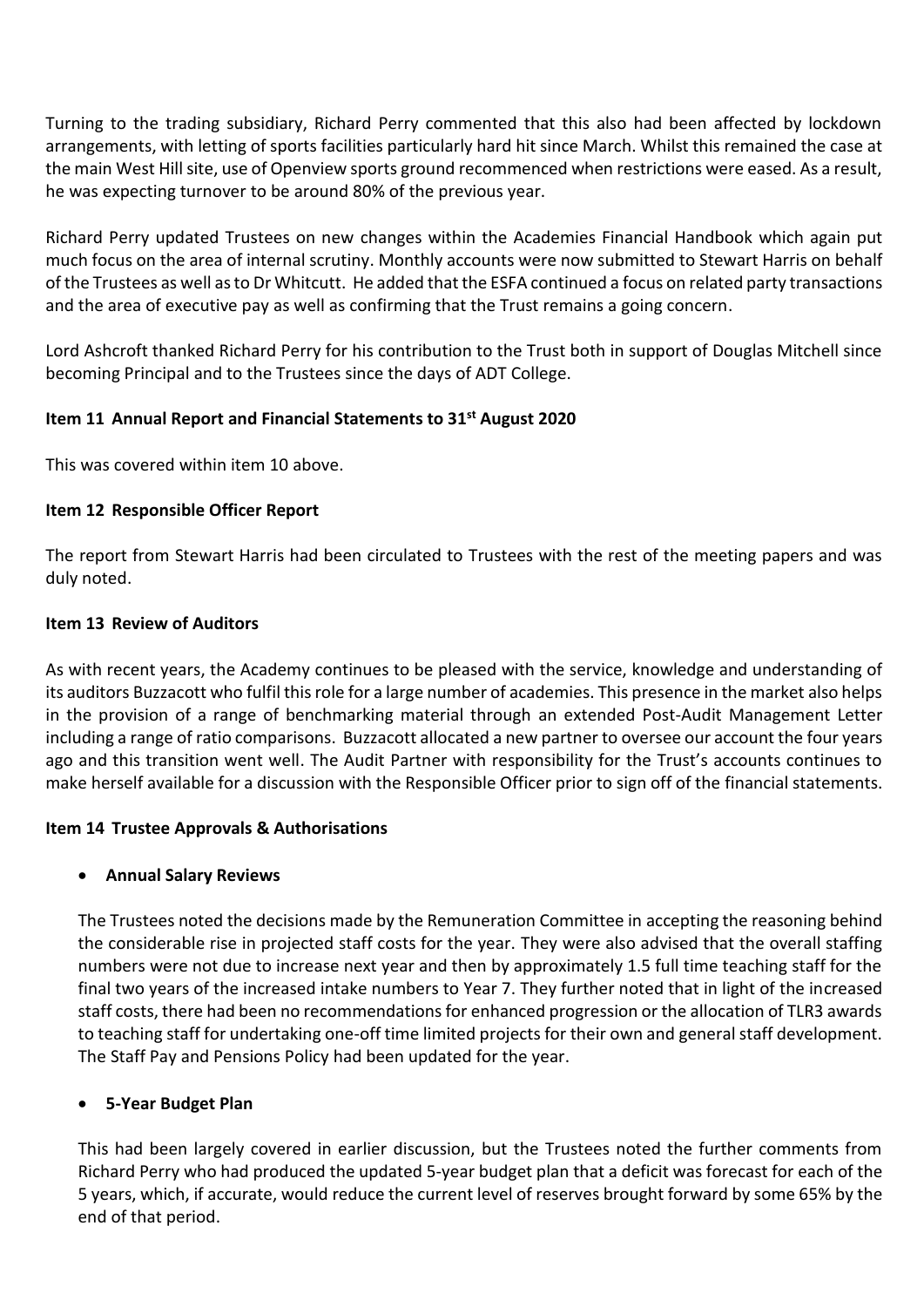## **Risk Register Update**

Richard Perry had issued the current risk register to Trustees as part of the paperwork for the meeting along with a copy of the latest update to the risk assessment for the full return to the Academy in response to the COVID-19 situation.

As has formed part of the Annual Meeting for many years, Richard Perry had proposed some new additions and some recommendations to risk score amendments for the main register. The register continued to be split into a number of different categories and identified the controls in place to minimise each risk; the additional measures required to further reduce the risk and any action undertaken in respect of that risk since the previous review.

Trustees noted the actions that had taken place since the previous meeting in February and were also in agreement with the two recommended inclusions to the register as well as in-year actions to existing risks where further action was required or on-going. Aside from the two new risks included on the register, the Trustees also agreed with suggested changes to the risk scores. The amendments to the register are listed below.

38. *New financial risk added: - Related Party Transactions not properly authorised –* This was a growing area of focus for the ESFA and specific additional requirements had now been placed on academies to ensure correct authorisations were in place for any such transactions. The Academy had only one such arrangement currently in place and fully complied with due requirements, despite this arrangement having been in place for many years. The risk was given a likelihood score of 1 and an impact score of 2, providing an overall risk score of 2 for any non-compliance.

39. *New financial risk identified: - Academy not considered to be a going concern –* This was added in light of its focussed inclusion within the Academies Financial Handbook and the fact that reference to this is included within the Annual Report and Financial Statements. Trustees considered the Trust to continue to be well placed as a going concern in view of its current level of reserves and future financial projections. The risk was given a likelihood score of 1 and an impact score of 5, providing an overall risk score of 5.

1. *Arson attack or other fire exposure*– likelihood decreased from 3 to 2, revising the total risk score downwards from 9 to 6. The revision was believed to be a more accurate reflection on the likelihood of this happening in view of the fire protection arrangements in place.

11. *Loss of key sponsors/supporters* – likelihood increased from 1 to 2 revising the total risk score to 8. The view was that whilst remaining unlikely to happen this could not be discounted in view of the management structure and the need to maintain this in line with current arrangements.

15. *Total failure of computer network* – impact increased from 1 to 2 revising the total risk score to 4. The view was that a scoring of 1 had perhaps been too low in the past.

20. *Loss of a key supplier* – likelihood increased from 2 to 3, leaving the total risk score at 3. The Trustees noted that this a more likely occurrence due to the impact of the coronavirus pandemic, but remained of the view that a replacement would still be found.

33. *Significant reduction in government grants* – likelihood reduced from 3 to 2, leaving the total risk score at 6. The Trustees noted that whilst this could be a fallout from the impact of the coronavirus pandemic, they felt this was now less likely after signs of this recovering following many years of limited or no growth.